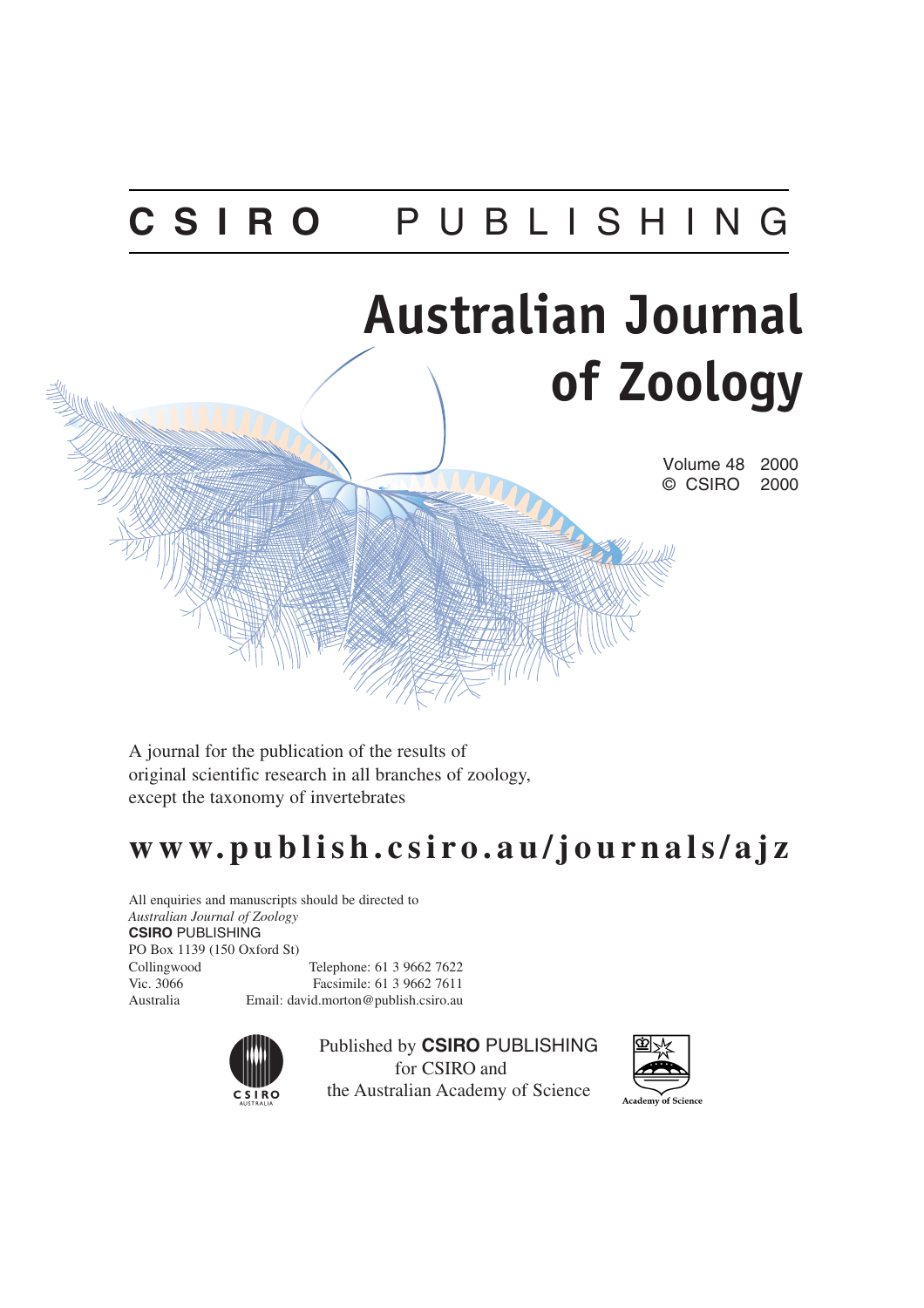#### **Morphology of the brown tree snake,**  *Boiga irregularis***, with a comparison of native and extralimital populations**

*Joan Whittier*AB*, Conrad Macrokanis*A *and Robert T. Mason*C

ADepartment of Anatomical Sciences and Centre for Conservation Biology, University of Queensland, St Lucia, Qld 4072, Australia. BTo whom correspondence should be addressed. Email: j.whittier@mailbox.uq.edu.au CDepartment of Zoology, Oregon State University, Corvallis, OR 97331, USA.

#### *Abstract*

We conducted an analysis of the morphology of specimens of the brown tree snake, *Boiga irregularis*, from the native range of eastern and northern Australia, Papua New Guinea and the Solomon Islands. First, a cluster analysis was conducted to determine natural groupings in the data; however, no groupings based on morphological characters were found. Then the importance of additional factors such as geographical groupings and coloration was analysed in a nonparametric analysis of variance. Significant differences were found in the mean rankings of key characters such as dorsal mid-body, ventral and subcaudal scale counts. However, the amount of variation and the degree of overlap among populations and groupings precluded separating animals on the basis of these features. Our data support the recognition of a single species with two subspecies based on colour variation. We also compared the morphology of a sample of brown tree snakes from an extralimital population on Guam to that of this species in the areas of the native range. Our data supported suggestions of alliances of the Guam population with northern Papuan populations. However, the Guam population of the brown tree snake was found to be less variable than were localised natural populations. Morphologically, the Guam population is distinctive, suggesting that it has undergone significant morphological change since its introduction.

#### **Introduction**

The taxonomic status of the brown tree snake, *Boiga irregularis* Merrem, 1802, in its native Australasian range and in extralimital populations in Micronesia is unclear. Currently this opisthoglyphous colubrid snake is recognised as *B. irregularis* throughout Australia, Papua New Guinea, the Solomon Islands and eastern Indonesia (Cogger 1986; Wilson and Knowles 1988). However, others recognise the Australian brown tree snake as *B. fusca* Gray, 1842 and extra-Australian brown tree snakes as *B. irregularis* (Storr *et al.* 1986, pp. 52–55). Cogger (1986) suggests that the recognition of an endemic Australian species (*B. fusca*) may be warranted. Here, we compare *Boiga* Fitzinger, 1826, in Australia and in non-Australian portions of its range and in Guam to resolve these questions.

The extralimital population of brown tree snakes on Guam, which is invading other islands, is currently recognised as *B. irregularis* (Fritts 1988)*.* This population has previously been allied with snakes of northern Papua New Guinea in the Manus Province (Admiralty Islands: Rodda *et al.* 1992). The purported designation of the source population was based on two factors: (1) midbody scale counts and (2) historical records of cargo movement during World War II.

A number of studies have compared traditional morphological characters of snakes across geographic ranges to evaluate geographical variation and clines (Rossman 1979; Christman 1980; Thorpe 1985*a*, 1985*b*). Most of these studies have used multiple characters analysed in a parametric multivariate analysis of variance or cluster analysis. Congruence of characters, including morphological, physiological and genetic, has been examined and contrasted with known population groupings (Colless 1980; Thorpe 1986, 1989). In the present study we compile and analyse external morphological characters of *B. irregularis* with a cluster analysis

10.1071/ZO99025 0004-959X/00/040357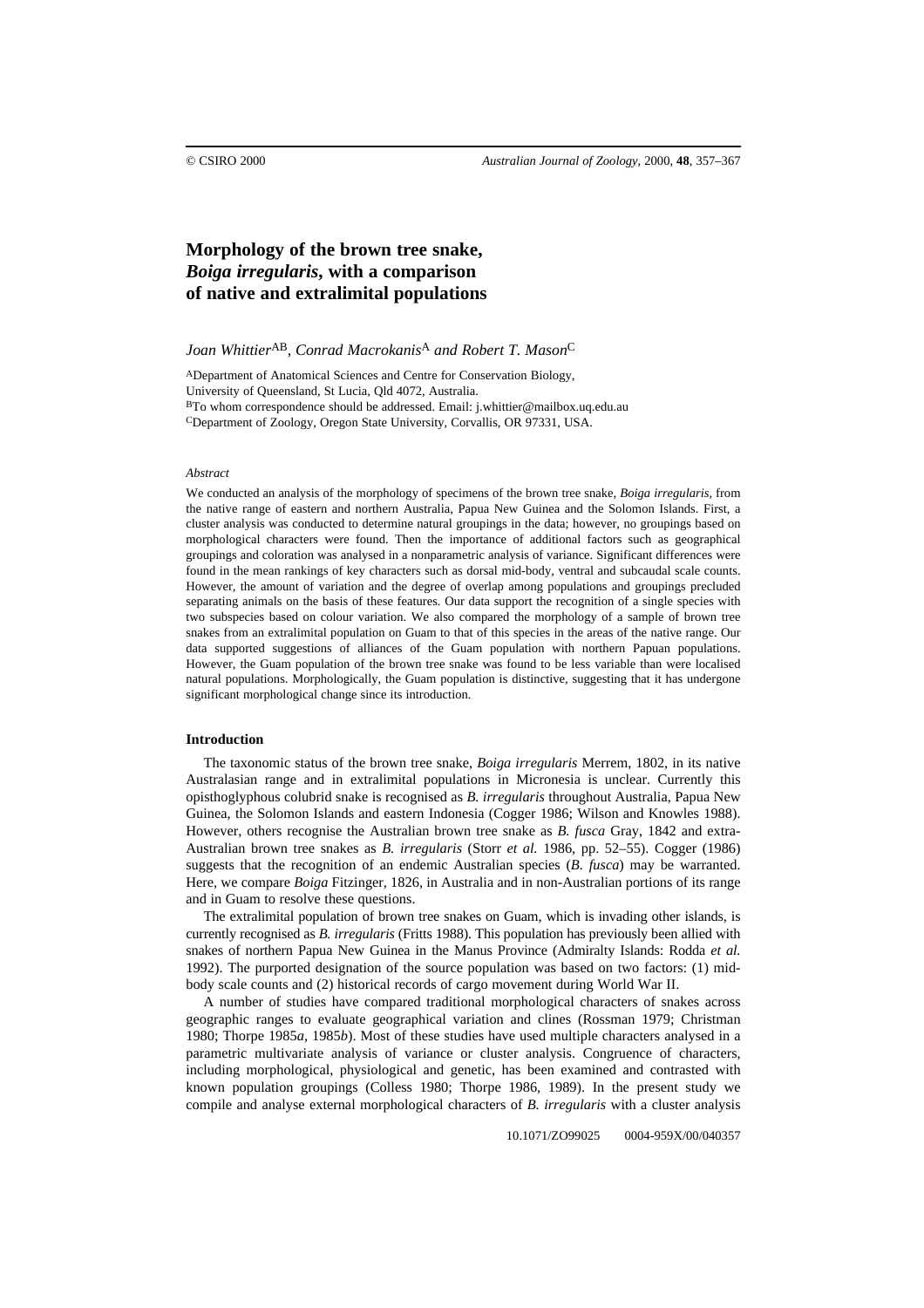to examine any natural groupings. We then analyse the morphological characters with respect to geographic divisions (known population groupings are not yet available for this species) to test hypotheses about two different geographical groupings. We also compare the morphological characteristics of a sample of the extralimital Guam population to native populations based on our analysis. Differences in the variability of subpopulations from several regions in the native range and from Guam are evaluated.

#### **Materials and Methods**

#### *Morphological examination*

First we compiled information about the morphological characters on which previous descriptions of *B. irregularis* and related taxa were originally based (unpublished data, J. M.Whittier). From these historical observations we then generated hypotheses about the taxonomic relationships among the Australian, Papuan, and Solomon Island forms of this snake. Morphological features of 145 brown tree snakes collected from Australia, Papua New Guinea and the Solomon Islands, as well as 24 from Guam, were examined

Initially, a full assessment was conducted on a pilot group of animals. Snout–vent length (SVL) was measured to the nearest 0.5 cm; however, in coiled fixed specimens this measure is at best an estimate of SVL. A number of scale counts were conducted: (1) dorsal scales at the rostral end (at 20th ventral scale from head), middle, and caudal end (at 20th ventral scale from cloaca); (2) ventral scales, including the anal; (3) subcaudal scales, but only in specimens with unbroken tails; (4) preocular scales; (5) postocular scales; (6) right and left, upper and lower labial scales; and (7) primary, secondary, tertiary, and quaternary temporal scales. Several qualitative measures were made as well on the basis of morphological characters, including (1) the presence of a single or divided anal scale, (2) the presence of a single or divided subcaudal scales, (3) the degree of contact between the preocular scale and frontal scale (rated on a scale of 1 to 4, with  $1 =$  no contact and  $4 =$  broad contact), and (4) the shape of the four types of temporal scales. An estimate of the length of the palatine and maxillary teeth was also attempted but found to be too unreliable a feature on fixed specimens, and insufficient skeletal material was available. During a later part of the study, after specimens were collected from Guam, a measure of head length (to the nearest 0.1 mm) was also taken with vernier calipers. The measure of head length was then expressed as percentage of SVL.

After a preliminary analysis was conducted, the remaining animals were assessed only for morphological features that were found to vary across groups and that could be assessed reliably. These features included (1) mid-body dorsal, (2) ventral, and (3) subcaudal scale counts, (4) the degree of contact between the preocular and frontal scales, (5) right (selected to avoid redundancy) upper and lower labial scale counts, (6) head width, and (7) head length. The colour pattern of these snakes was recorded and snakes were assigned to one of three categories based on dorsal colour patterns: (1) patterned, (2) banded or (3) solid colour.

#### *Statistical analysis*

Key characters were identified by a step-wise multiple regression to identify characters that explained significant variation across samples. Initially, a hierarchical cluster analysis of observations using standardised variables, Euclidean distance, and single-linkage protocols (Minitab Release 11 for Windows) was conducted to establish whether there were any natural groupings defined by the morphological data. In the cluster analysis the sample was restricted to 94 snakes because of missing data, particularly of subcaudal counts: the snakes' tails were often broken. Since no clusters were identified, thereafter a larger set of characters were analysed with respect to geographical location initially based on seven regions, including south-east Queensland, central Queensland, north-east Queensland, Northern Territory, Western Australia and Papua New Guinea and Solomon Islands and Guam (Fig. 1). We conducted a Kruskal–Wallis test, a nonparametric equivalent to analysis of variance, because most of the scalation counts and categories were not continuous variables (SOLO, BMDP Statistical Software, 1988). *Post hoc* comparisons were applied using ztests after Daniel (1978, p. 214). Insufficient numbers of animals from the Indonesian archipelago were obtained so this region was excluded from the analysis. A second analysis based on geographic groupings was conducted using three regional populations: (1) north of the Papua New Guinea Highlands, (2) eastern Australia and south of the Papua New Guinea Highlands, and (3) Northern Territory and Western Australia. These groupings are suggested by natural groupings of other populations in these regions. We also analysed the morphological data on the basis of the three colour morphs: (1) solid, (2) patterned and (3) banded coloration. All native populations were similarly compared with a sample of snakes collected on Guam.

Intrapopulation variability was analysed by comparing variation (squared standard deviation) in morphological features (*F* test: Snedecor and Cochran 1980, pp. 98–99). Four disjunct local subpopulations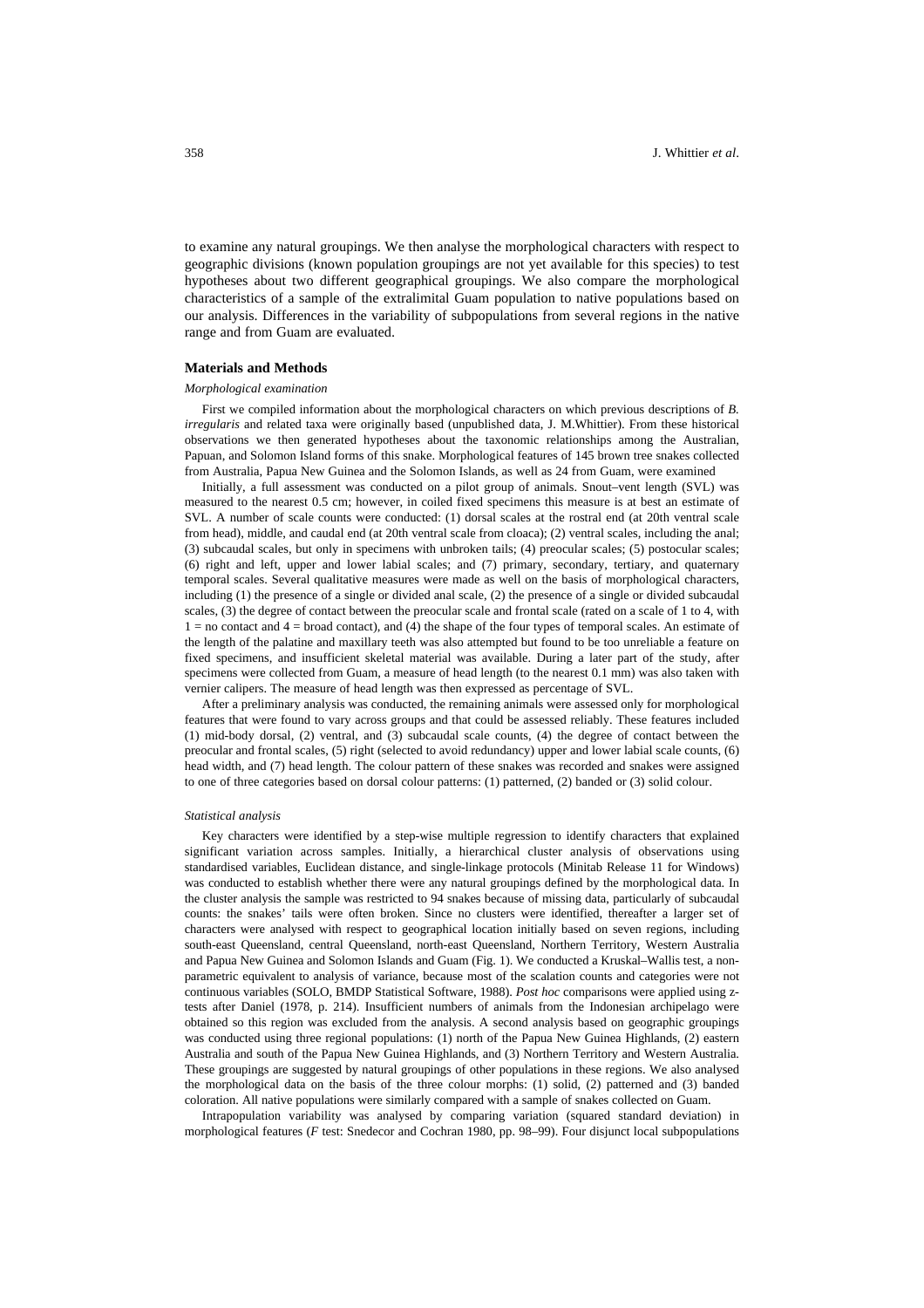

**Fig. 1.** Range map and sampling localities of *Boiga irregularis* in Indonesia, Australia, Papua New Guinea, the Solomon Islands and Guam.

of the brown tree snake were compared: (1) south-eastern Queensland ( $27^{\circ}02' - 28^{\circ}10'$ S,  $152^{\circ}22' - 153^{\circ}5'$ E), (2) Babinda, north Queensland (17°4′S, 146°0′E), (3) northern mainland Papua New Guinea (4°37′–8°4′S, 145°–148°24¢E), and (4) Agana, Guam (13°5¢N, 145°E). These areas were selected because a relatively large sample of specimens were available from the localities in the museum collections and our private collection. Because there was a high variance in subcaudal counts in snakes from the native range we conducted a two-sample *t*-test on a sample of sexed snakes from one local area (Babinda: *n* = 10 males and 6 females). This test was conducted to examine possible sex differences in the scale counts.

#### **Results**

#### *Relation to regional geography*

We selected the key features to compare snakes we examined from the native range and from Guam, including mid-dorsal, ventral, and subcaudal scale counts, the degree of contact between preocular and frontal scales, right upper and lower labial scale counts and, later, a ratio of head length to SVL length. A cluster analysis of these data uncovered no meaningful clustering. A final partition with two clusters included one with a single individual and one with 93 individuals. Similarly, a partitioning into six clusters included five clusters with single individuals and one with 89.

We also analysed the data with respect to differences in seven geographic regions (Table 1). Five of these regions were in Australia, one in Papua New Guinea and the Solomon Islands, and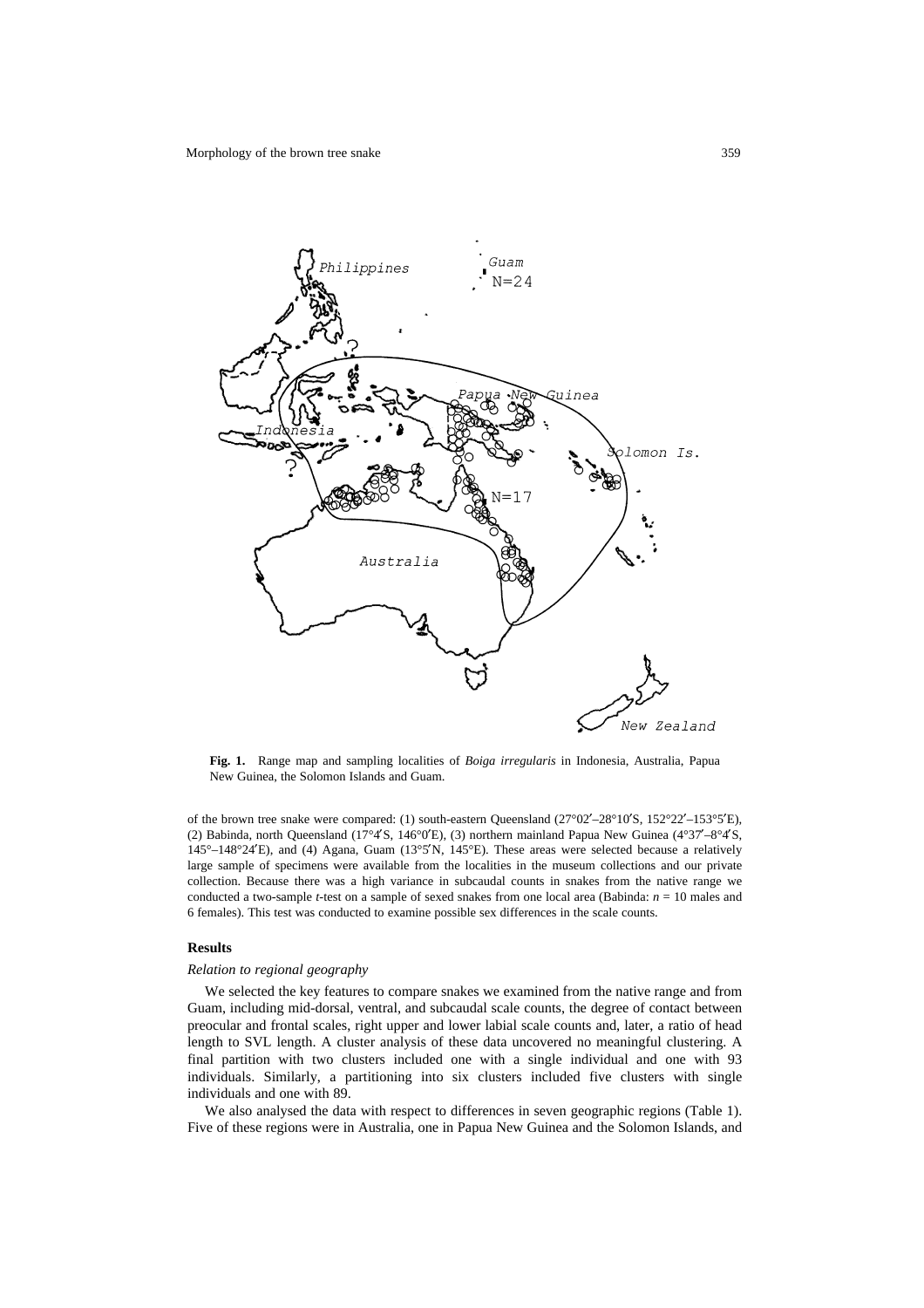| Location                 | $\boldsymbol{n}$ | Mid-dorsal<br>scale count | Ventral scale<br>count | Subcaudal<br>scale count | Preocular / frontal<br>scales contact score | $SVL$ (cm)       | Head length / SVL<br>(% ) |
|--------------------------|------------------|---------------------------|------------------------|--------------------------|---------------------------------------------|------------------|---------------------------|
| South-eastern Oueensland | 13               | $19.4 \pm 0.96$           | $239.4 \pm 7.8$        | $96.8 \pm 8.4$           | $1.88 \pm 1.35$                             | $94.8 \pm 27.3$  |                           |
|                          |                  | $(18-21)$                 | $(227 - 248)$          | $(85-112)$               | $(1-4)$                                     | $(44-130)$       |                           |
| Central Oueensland       | 10               | $19.1 \pm 0.33$           | $238.3 + 10.9$         | $97.2 + 5.8$             | $1.55 + 1.01$                               | $78.6 + 17.7$    |                           |
|                          |                  | $(19-20)$                 | $(222 - 259)$          | $(90 - 110)$             | $(1-4)$                                     | $(43 - 103)$     |                           |
| North-eastern Queensland | 38               | $19.4 \pm 1.23$           | $250.9 \pm 6.45$       | $95.4 \pm 7.8$           | $1.57 \pm 0.96$                             | $99.1 \pm 23.8$  | $3.07 \pm 0.40$           |
|                          |                  | $(17-21)$                 | $(239 - 267)$          | $(77-108)$               | $(1-4)$                                     | $(59-160)$       | $(2.20 - 4.00)$           |
| Papua New Guinea and     | 50               | $20.8 \pm 1.25$           | $248.0 \pm 9.68$       | $108.9 \pm 10.9$         | $2.83 \pm 1.42$                             | $110.9 \pm 28.3$ | $3.26 \pm 0.81$           |
| Solomon Islands          |                  | $(19-25)$                 | $(225 - 263)$          | $(79-127)$               | $(1-4)$                                     | $(28.7 - 150)$   | $(2.51 - 6.97)$           |
| Northern Territory       | 10               | 19.0                      | $260.4 \pm 8.92$       | $98.8 + 7.6$             | 1.00                                        | $94.6 \pm 17.5$  | $2.58 \pm 0.46$           |
|                          |                  |                           | $(249 - 275)$          | $(90-116)$               |                                             | $(68.5 - 127)$   | $(2.00-3.16)$             |
| Western Australia        | 24               | $19.1 \pm 0.41$           | $277.5 \pm 4.86$       | $112.7 \pm 4.6$          | $1.75 \pm 1.32$                             | $120.0 \pm 31.4$ | $2.60 \pm 0.34$           |
|                          |                  | $(19-21)$                 | $(269 - 286)$          | $(100-119)$              | $(1-4)$                                     | $(49.5 - 167)$   | $(2.14 - 3.31)$           |
| Guam                     | 24               | $23.8 \pm 1.02$           | $253.3 \pm 2.53$       | $123.5 \pm 2.3$          | $2.83 \pm 1.23$                             | $103.6 \pm 24.3$ | $3.30 \pm 0.23$           |
|                          |                  | $(22 - 25)$               | $(250 - 259)$          | $(120-127)$              | $(1-4)$                                     | $(63 - 153)$     | $(2.50-3.91)$             |

#### **Table 1. Morphological characteristics of** *Boiga irregularis* **analysed by geographical division**

Values are given as mean  $\pm 1$  s.d.; the range is shown in parentheses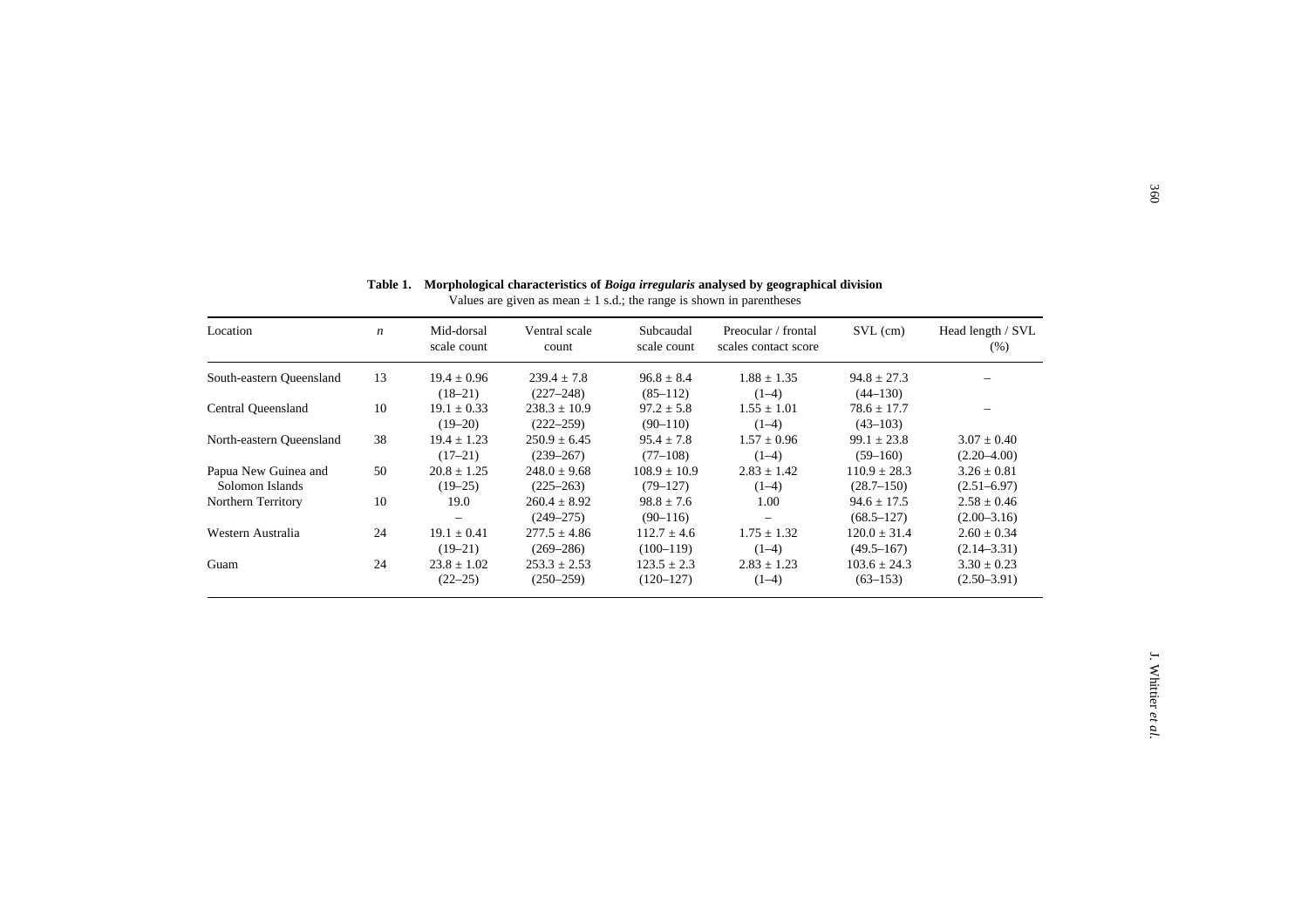one in Guam. First we compared the characters among the animals from the native range, and then the characters of the extralimital population were contrasted with those in the native range.

Significant differences were found in dorsal mid-body, ventral and subcaudal scale counts among snakes grouped according to geographic region (*t* = 85.878, 92.974, 93.281, respectively;  $P < 0.001$ ). However, the patterns of morphological variation differed for each character (Table 1). For example, mid-body dorsal scale counts of North Queensland snakes were significantly different only from snakes from Papua New Guinea and the Solomon Islands (*Z* = 3.5807, *P* < 0.01); they were not significantly different from snakes in the native range (south-east Queensland, central Queensland, Northern Territory and Western Australia). The snakes from Papua New Guinea and the Solomon Islands were significantly different from those of North Queensland (as above) and Western Australia  $(Z = 4.2353)$ . When the sample of snakes from Guam was contrasted with the native snakes, we found that those from Guam were significantly different from those from North Queensland  $(Z = 7.147)$ , Papua New Guinea and the Solomon Islands  $(Z = 4.3338)$ , the Northern Territory ( $Z = 5.3106$ ) and Western Australian ( $Z = 7.7011$ ) with respect to the middorsal scale counts.

Ventral scale counts had a different pattern of variation across the geographic range. Southeast Queensland snakes differed significantly from snakes from North Queensland (*Z* = 3.1203,  $P < 0.05$ ), the Northern Territory ( $Z = 4.4267$ ), and Western Australia ( $Z = 7.6717$ ), but were not significantly different from snakes from central Queensland or Papua New Guinea and the Solomon Islands  $(Z < 3.09)$ . Central Queensland snakes differed significantly from those from the Northern Territory ( $Z = 3.7857$ ) and Western Australia ( $Z = 6.25754$ ) only while North Queensland snakes differed significantly from the snakes from south-east Queensland and Western Australia  $(Z = 6.2754)$  with respect to this character. When the snakes from Guam were contrasted with the native *B. irregularis*, we found that the Guam populations differed significantly in ventral count from the snakes from south-east Queensland  $(Z = 3.9802)$ . Central Queensland ( $Z = 3.1931$ ) and Western Australia ( $Z = 4.4488$ ).

Subcaudal scale counts had a third pattern of variation across the geographical groupings. South-east Queensland and North Queensland snakes were significantly different from those from Papua New Guinea and the Solomon Islands  $(Z = 3.329$  and 4.8928, respectively) and Western Australia  $(Z = 3.8372$  and 5.1526). Central Queensland snakes were significantly different from Western Australian  $(Z = 3.3849)$  snakes. Subcaudal scale counts were not sexually dimorphic, as they are in some snakes ( $n = 16$ ,  $t = 0.14$ , d.f. = 14,  $P = 0.89$ ).

A key feature used by Boulenger (1896, pp. 59–81) to separate *Boiga fusca* and *B. irregularis*, the degree of contact between preocular and frontal scales, was found to be highly variable. There were significant differences among geographical samples with respect to this character  $(t = 38.218, P < 0.001)$ . The mean score (Table 1) for the Papua New Guinea and Solomon Islands population was significantly greater than for the North Queensland  $(Z = 64.0214)$ , Northern Territory (*Z* = 3.7076) and Western Australian (*Z* = 3.1814) samples. However, the variation was also greater, such that the range of this feature overlapped completely. A similar result was observed with respect to this character from the extralimital population on Guam. The Guam sample differed significantly from the North Queensland (*Z* = 3.5590) and Northern Territory  $(Z = 3.6047)$  snakes, but again, variation was high. In addition, this character was occasionally asymmetrical: individual animals were observed in all geographical samples with no contact and broad contact of the preocular and frontal scales on right and left sides of the head.

Significant differences in several morphological variables were found between the two regional groupings (the northern Highland Papua New Guinea versus the southern Highland Papua New Guinea and eastern Australian populations: Table 2). Mean mid-dorsal and subcaudal scale counts were significantly different ( $t = 55.388$  and  $t = 14.936$ ,  $P < 0.001$ ), with the snakes from the northern Papuan region having significantly greater numbers of both scales. However, the range of these features overlapped significantly (Table 2), such that the features were not diagnostic of either grouping. Mean mid-dorsal and subcaudal scale counts of the snakes on Guam were significantly different from both the eastern Australian and southern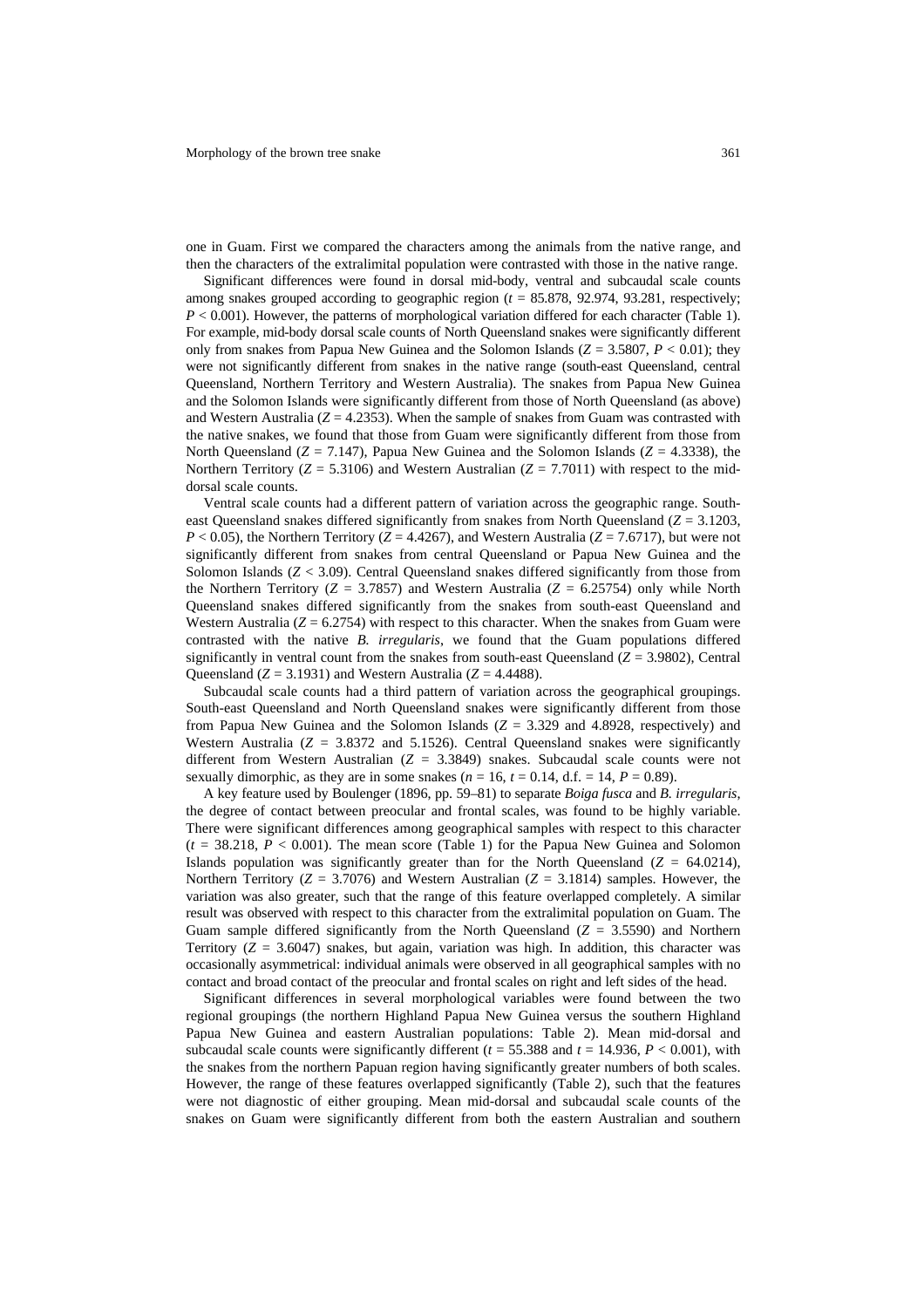| 38<br>$19.1 \pm 0.35$ <sup>A</sup><br>$1.53 \pm 1.16$ <sup>C</sup><br>$110.4 \pm 30.5^{\circ}$<br>$272.2 \pm 10.04$<br>$108.1 \pm 8.6^{\rm B}$<br>Western Australia<br>$(19-21)$<br>$(90-119)$<br>$(1-4)$<br>$(249 - 286)$<br>$(49.5 - 167)$<br>81<br>$19.7 \pm 1.2^C$<br>$99.3 \pm 10.0^{\circ}$<br>$1.88 \pm 1.24^{\circ}$<br>$95.2 \pm 24.4^{\circ}$<br>$248.0 \pm 9.5$<br>Southern Papua New Guinea<br>$(17-21)$<br>$(222 - 267)$<br>$(1-4)$<br>$(43 - 160)$<br>$(77-125)$<br>$20.9 \pm 1.4$ <sup>B</sup><br>$109.2 \pm 11.9$ <sup>B</sup><br>$2.89 \pm 1.37B$<br>$117.1 \pm 26.8$ <sup>B</sup><br>31<br>$246.0 \pm 9.8$<br>$(19-25)$<br>$(1-4)$<br>$(28.7 - 150)$<br>$(225 - 259)$<br>$(79-127)$<br>24<br>$23.8 \pm 1.0$ <sup>D</sup><br>$253.3 \pm 2.5^E$<br>$123.4 \pm 2.3$ <sup>D</sup><br>$2.83 \pm 1.23$ F<br>$103.6 \pm 24.4$<br>$(22 - 25)$<br>$(250 - 259)$<br>$(120-127)$<br>$(1-4)$<br>$(63-153)$ | $2.58 \pm 0.36$ <sup>A</sup><br>$(2.00-3.31)$<br>$3.09 \pm 0.36$ <sup>D</sup><br>$(2.22 - 4.00)$<br>$3.39 \pm 0.99$<br>$(2.51 - 6.97)$<br>$3.30 \pm 0.23$ F<br>$(2.50 - 3.91)$ |  | ESignificantly different from eastern Australian and southern Papua New Guinea and northern Papua New Guinea forms. | Location               | $\boldsymbol{n}$ | Mid-dorsal<br>scale count | Ventral scale<br>count | Subcaudal scale<br>count | Preocular / frontal<br>scales contact score | $SVL$ (cm) | Head length / SVL<br>(% ) |
|------------------------------------------------------------------------------------------------------------------------------------------------------------------------------------------------------------------------------------------------------------------------------------------------------------------------------------------------------------------------------------------------------------------------------------------------------------------------------------------------------------------------------------------------------------------------------------------------------------------------------------------------------------------------------------------------------------------------------------------------------------------------------------------------------------------------------------------------------------------------------------------------------------------|--------------------------------------------------------------------------------------------------------------------------------------------------------------------------------|--|---------------------------------------------------------------------------------------------------------------------|------------------------|------------------|---------------------------|------------------------|--------------------------|---------------------------------------------|------------|---------------------------|
| Eastern Australian and<br>ASignificantly different from eastern Australian and southern Papua New Guinea and northern Papua New Guinea forms.<br>BSignificantly different from eastern Australian and southern Papua New Guinea forms.<br>CSignificantly different from northern Papua New Guinea forms.<br>DSignificantly different from all other forms.                                                                                                                                                                                                                                                                                                                                                                                                                                                                                                                                                       |                                                                                                                                                                                |  |                                                                                                                     | Northern Territory and |                  |                           |                        |                          |                                             |            |                           |
| Northern Papua New Guinea<br>Guam                                                                                                                                                                                                                                                                                                                                                                                                                                                                                                                                                                                                                                                                                                                                                                                                                                                                                |                                                                                                                                                                                |  |                                                                                                                     |                        |                  |                           |                        |                          |                                             |            |                           |
|                                                                                                                                                                                                                                                                                                                                                                                                                                                                                                                                                                                                                                                                                                                                                                                                                                                                                                                  |                                                                                                                                                                                |  |                                                                                                                     |                        |                  |                           |                        |                          |                                             |            |                           |
|                                                                                                                                                                                                                                                                                                                                                                                                                                                                                                                                                                                                                                                                                                                                                                                                                                                                                                                  |                                                                                                                                                                                |  |                                                                                                                     |                        |                  |                           |                        |                          |                                             |            |                           |
|                                                                                                                                                                                                                                                                                                                                                                                                                                                                                                                                                                                                                                                                                                                                                                                                                                                                                                                  |                                                                                                                                                                                |  |                                                                                                                     |                        |                  |                           |                        |                          |                                             |            |                           |
|                                                                                                                                                                                                                                                                                                                                                                                                                                                                                                                                                                                                                                                                                                                                                                                                                                                                                                                  |                                                                                                                                                                                |  |                                                                                                                     |                        |                  |                           |                        |                          |                                             |            |                           |
|                                                                                                                                                                                                                                                                                                                                                                                                                                                                                                                                                                                                                                                                                                                                                                                                                                                                                                                  |                                                                                                                                                                                |  |                                                                                                                     |                        |                  |                           |                        |                          |                                             |            |                           |
|                                                                                                                                                                                                                                                                                                                                                                                                                                                                                                                                                                                                                                                                                                                                                                                                                                                                                                                  |                                                                                                                                                                                |  |                                                                                                                     |                        |                  |                           |                        |                          |                                             |            |                           |
| <sup>F</sup> Significantly different from eastern Australian and southern Papua New Guinea forms.                                                                                                                                                                                                                                                                                                                                                                                                                                                                                                                                                                                                                                                                                                                                                                                                                |                                                                                                                                                                                |  |                                                                                                                     |                        |                  |                           |                        |                          |                                             |            |                           |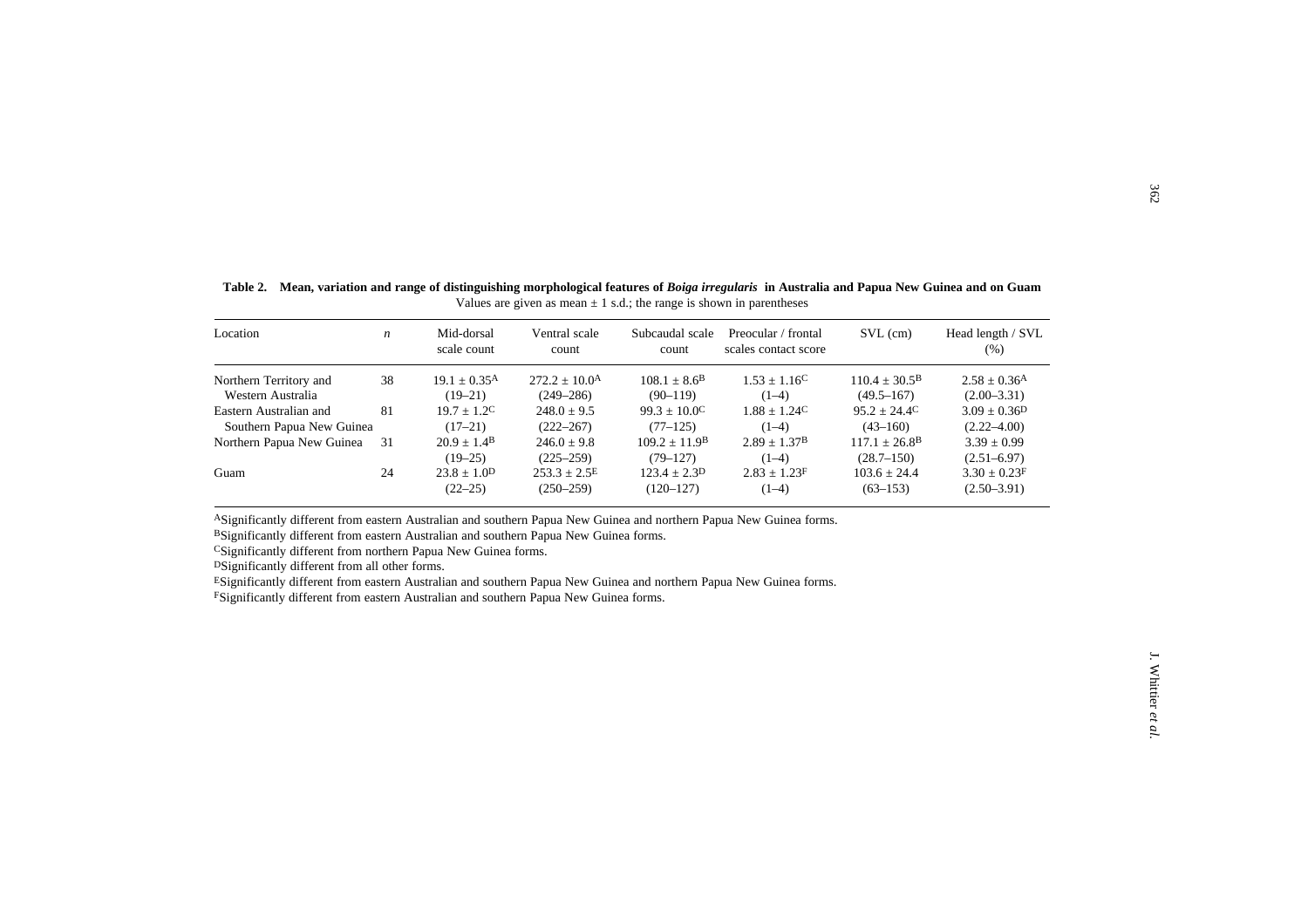Papua New Guinean populations  $(Z = 7.4313)$  and the northern Papua New Guinean population  $(Z = 4.5110$ ; Table 2). The range of the mid-dorsal and subcaudal scale counts of the Guam sample more closely resembled those of snakes from the northern Papuan region. In the case of mid-dorsal scales, the Guam snakes did not overlap with the southern Papuan and Australian forms; however, subcaudal counts for all three groups overlapped extensively.

Brown tree snakes on Guam differed from both natural populations in the mean number of ventral scales  $(Z = 2.892)$  for both comparisons), while the natural populations were not significantly different from one another with respect to this feature (Table 2). However, as with the other features of scalation, the number of ventral scales present overlapped extensively among the three populations (Table 2).

#### *Relation to colour patterns*

During this study we obtained additional information about the range of specific colour morphs of native *B. irregularis*. We found that the night tiger or banded forms occurred further east than has been recognised. We recorded banded forms from north-central and northern Queensland, with the Great Dividing Range apparently forming a dividing line in this area. Banded morphs have been reported from (1) Mt Surprise, in central northern Queensland, (2) Herberton, in north Queensland, and (3) Cape Melville, in coastal far north Queensland.

The analysis based on dorsal colour patterns of animals from the native range found significant differences in the preocular/frontal contact score ( $t = 7.659$ ,  $P < 0.02$ ;  $Z = 2.73$ ,  $P = 0.05$ ), the dorsal mid-body ( $t = 53.693$ ,  $Z = 7.3225$ ) and ventral ( $t = 45.241$ ,  $Z = 6.4417$ ) scale counts of banded specimens when compared with patterned or solid-coloured specimens. No significant differences were observed in upper or lower labial or subcaudal scale counts among these three groups (Figs 2, 3). Colour-banded snakes were also less variable in scale counts than were the other two colour morphs.

Overall, if the banded forms from Queensland, the Northern Territory and Western Australia are set aside as a separate subpopulation, there was a general trend of an increase in nearly all variables along a south to north direction (see Tables 1–3). This trend extends from southeastern Australia, north through Papua New Guinea and includes the population on Guam.



**Fig. 2.** Mean ranks of dorsal, ventral and subcaudal scale counts of three different colour morphs of *Boiga irregularis* from Australia and Papua New Guinea. The asterisks indicate significantly different mean ranks.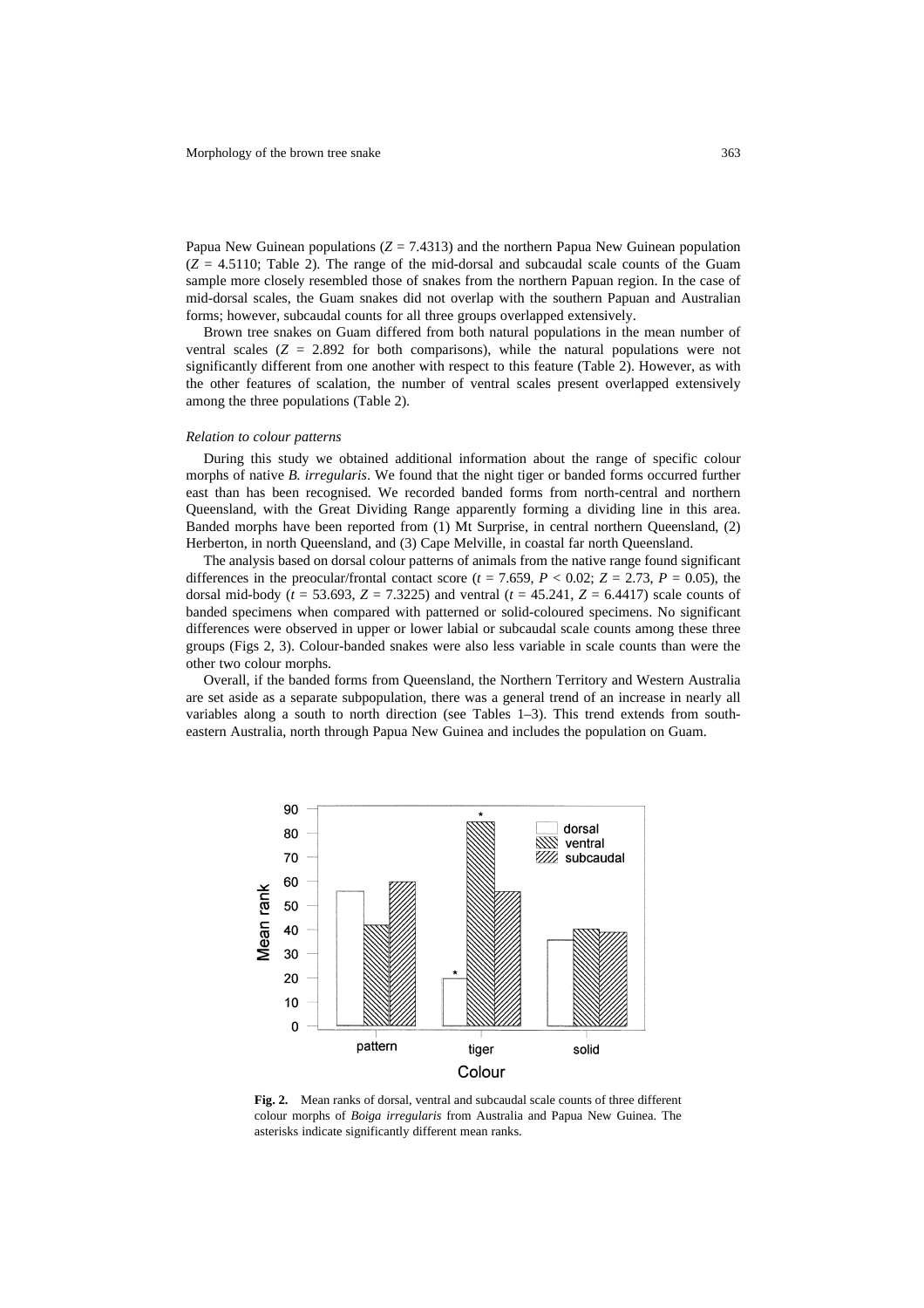| Location                  | $\boldsymbol{n}$ | Mid-dorsal<br>scale count | Ventral scale<br>count | Subcaudal scale<br>count | Preocular / frontal<br>scales contact score | Head length / SVL<br>(% ) |
|---------------------------|------------------|---------------------------|------------------------|--------------------------|---------------------------------------------|---------------------------|
| South-eastern Queensland  | 11               | 19                        | 238.0                  | 98.7                     | 1.75                                        |                           |
|                           |                  | (0.0)                     | (58.6)                 | (61.5)                   | (1.27)                                      |                           |
| Babinda, North Queensland | 15               | 19.7                      | 246.7                  | 96.3                     | 1.60                                        | 3.08                      |
|                           |                  | (1.7)                     | (22.9)                 | (50.1)                   | (0.69)                                      | (0.025)                   |
| Northern mainland         | 15               | 20.5                      | 248.5                  | 110.4                    | 3.12                                        | 3.11                      |
| Papua New Guinea          |                  | (1.3)                     | (45.3)                 | (117.9)                  | (1.64)                                      | (0.0014)                  |
| Guam                      | 24               | 23.8                      | 253.3                  | 123.4                    | 2.83                                        | 3.30                      |
|                           |                  | (1.04)                    | (6.41)                 | (5.50)                   | (1.51)                                      | (0.0053)                  |
|                           |                  |                           |                        |                          |                                             |                           |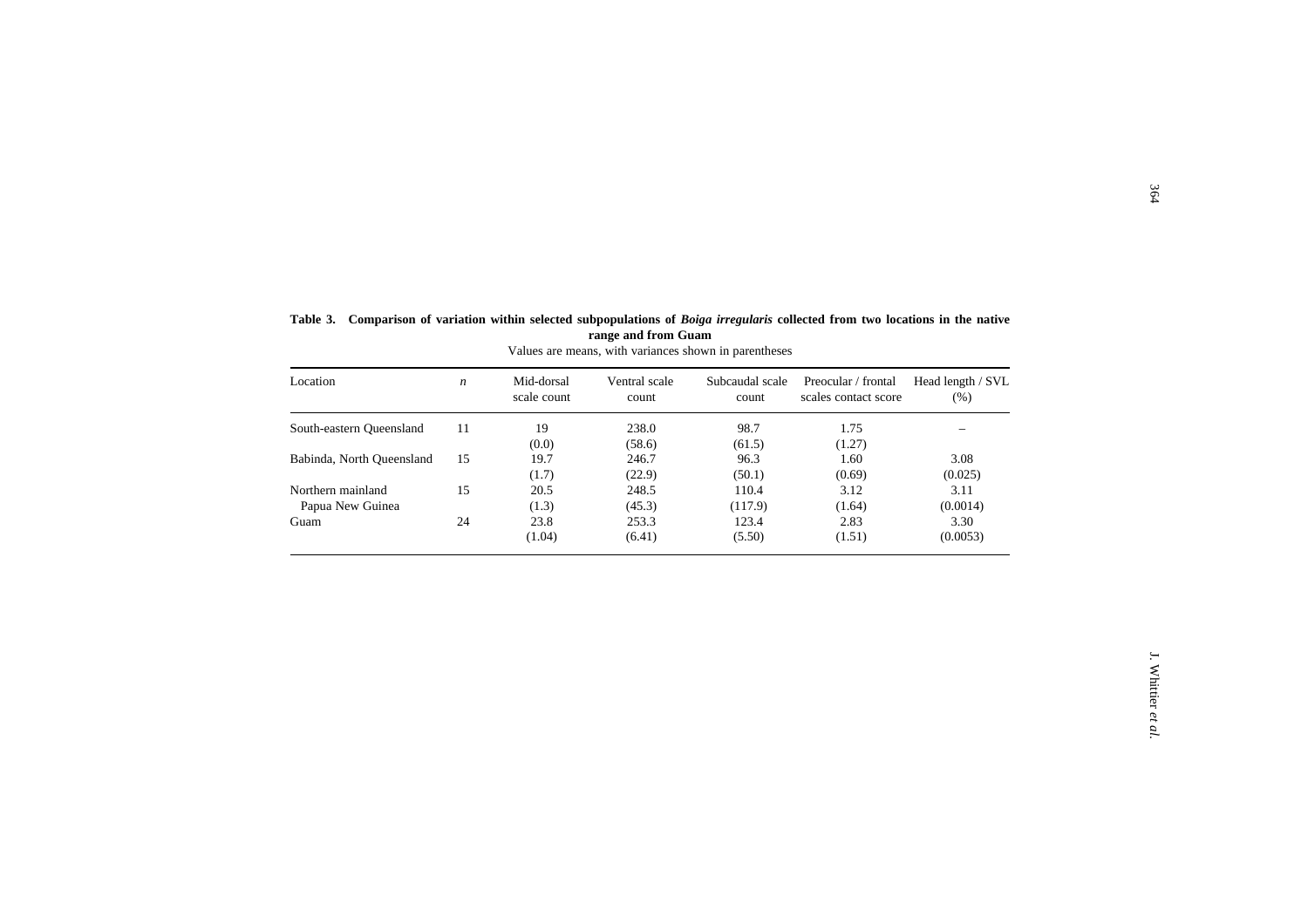

**Fig. 3.** Mean ranks of preocular–frontal contact scores, and right upper and lower labial scale counts, of three different colour morphs of *Boiga irregularis* from Australia and Papua New Guinea. The asterisk indicates a significantly different mean rank.

#### *Analysis of variation in subpopulations*

The Guam extralimital population was significantly less variable in ventral and subcaudal scale counts than were three local native populations (Table 3). The variation in head size, expressed as the ratio of head length to SVL, was also less variable in the Guam sample than in the samples from Babinda, North Queensland, and northern mainland Papua New Guinea.

#### **Discussion**

The results of our morphological assessment concur with the designation of Cogger *et al.* (1983) of a single species, *B. irregularis*, at least in Australia, Papua New Guinea, and the Solomon Islands in the native range. Within the native range we recommend that banded forms of *B. irregularis*, known as night tigers and banded cat snakes, be recognised as a subspecies, *B. irregularis ornata*, based on distinguishing morphology (Storr *et al.* 1986) and coloration. The remainder of the species, including unbanded patterned and solid-coloured brown tree snakes in eastern Australia, Papua New Guinea and the Solomon Islands, form a second subspecies, *B. irregularis irregularis* (Boulenger, 1896). On the basis of previously published scale counts, eastern Indonesian forms would be related to *B. i. irregularis.* Our study also confirms a related genetic assessment in that there is extensive overlap in morphological features, although some divergence of populations is supported (Rawlings 1995). Divergence of populations of *B. irregularis* and other reptilian species along a north–south division of Papua New Guinea suggests that the highlands of Papua New Guinea may serve as an isolating mechanism (Hall 1989; Rhodin 1993; Webb 1995).

Our data confirm that the Guam and Micronesian snakes are derived from the northern Papuan region (Rodda *et al.* 1992). However, the Guam extralimital population was significantly less variable than were the other populations of *B. i. irregularis.* Thus, the low degree of morphological variation in the Guam animals is significantly different from the high degree of variation observed in localised native brown tree snakes. This divergence may have resulted from genetic drift. Alternately, and perhaps linked with ecological release of the brown tree snake on Guam, morphological variation has been reduced in the extralimital population by selection pressures in the new environment.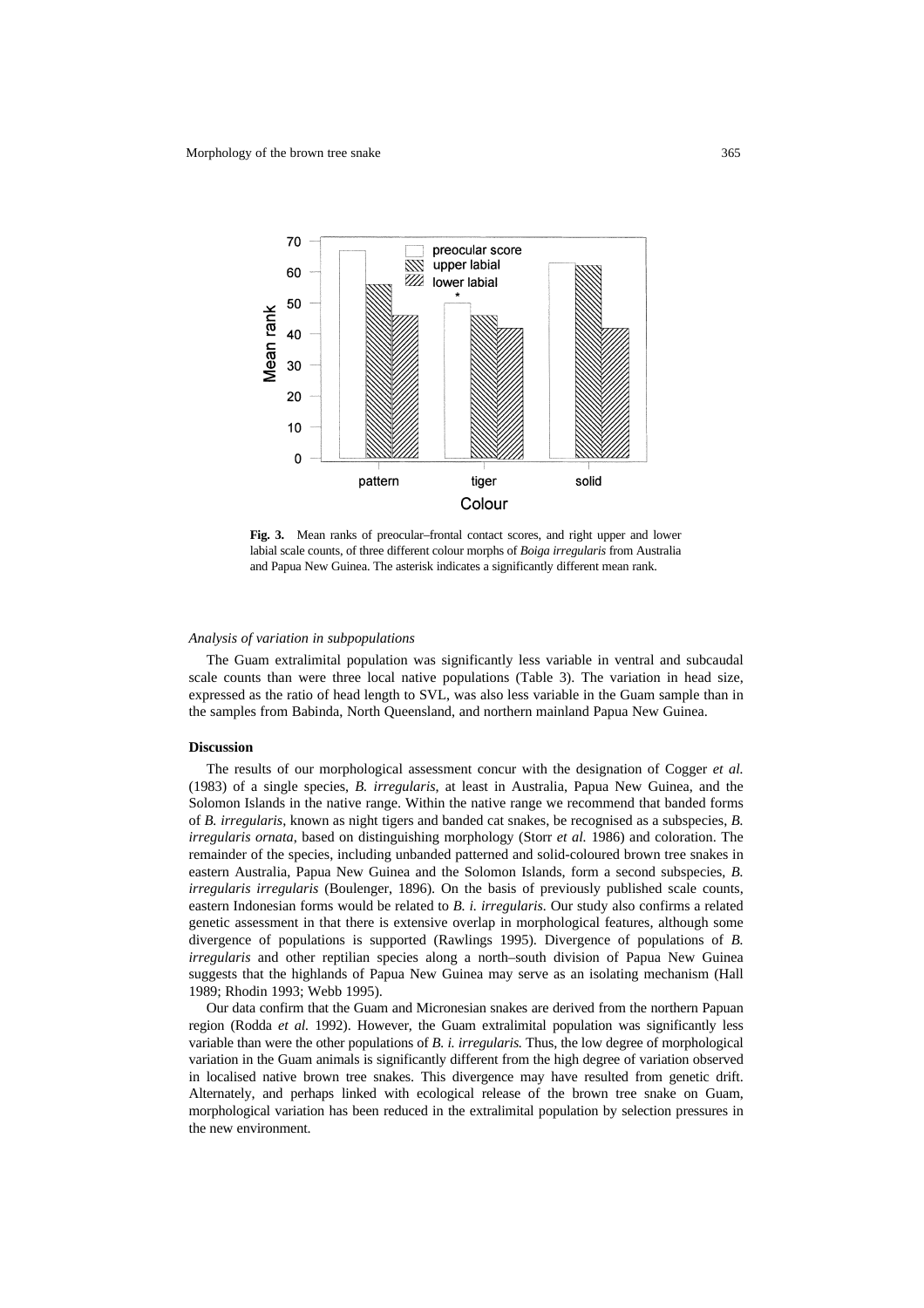Evidence of ecological release of the brown tree snake on Guam includes the larger maximum body size attained by the snakes on Guam, and the size of sexual maturity. Our data also show that snakes from Guam have a significantly larger number of mid-body scale rows and larger numbers of ventral and subcaudal scales than do the snakes from the source population of northern mainland Papua New Guinea. These increases in numbers of scales do not appear to be accompanied by a reduction in the size of the scales, and thus the increase in scalation number accommodates the larger body size and girth of the Guam forms of *B. i. irregularis*. These morphological differences permit Guam forms to feed on larger prey. We also would predict that females from the Guam population could accommodate larger clutches of eggs at a given size than could the snakes of Papua New Guinea. Female *B. i. irregularis* on Guam would also be expected to have a larger maximum clutch size than would those of the source population. These factors would increase the lifetime fecundity of the snake on Guam, and may have contributed to its ecological release there.

#### **Acknowledgments**

We thank P. Couper, J. Covacevich and G. Ingram of the Queensland Museum, L. Smith of the Western Australian Museum and R. Sadlier of the Australian Museum for access to specimens. We thank those who helped collect snakes, particularly K. Aland, B. James, J. S. Whittier and D. Moeller. We also thank S. Donnellan and L. Rawlings for comments on the manuscript, and L. Hall for the map sketch.

#### **References**

- Boulenger, G. A. (1896). 'Catalogue of Snakes in the British Museum (Natural History). Vol. III.' (British Museum: London.) [1961 reprint by Wheldon and Wesley Ltd & Hafner Publishing Co.: New York.]
- Christman, S. P. (1980). Patterns of geographic variation in Florida snakes. *Bulletin of the Florida State Museum in Biological Science* **25**, 157–256.
- Cogger, H. (1986). 'Reptiles and Amphibians of Australia.' 4th Edn. (Reed Books: Sydney.)
- Cogger, H., Cameron, E. E., and Cogger, H. M. (1983). 'Zoological Catalogue of Australia. Vol. 1 Amphibian and Reptilia.' (Australian Government Publishing Service: Canberra.)
- Colless, D. H. (1980). Congruence between morphometric and allozyme data for *Menidia* species: a reappraisal. *Systematic Zoology* **29**, 288–299.
- Daniel, W. (1978). 'Applied Nonparametric Statistics.' (Houghton Mifflin: Boston.)
- Fritts, T. H. (1988). The brown tree snake (*Boiga irregularis*): a threat to Pacific Islands. Biological Report 88(31). U.S. Fish and Wildlife Service, September 1991.
- Hall, P. M. (1989). Variation in geographical isolates of the New Guinea crocodile (*Crocodylus novaguineae* Schmidt) compared with the similar, allopatric Philippine crocodile (*C. mindorensis* Schmidt). *Copeia* **1989**, 71–80.
- Rawlings, L. H. (1995). Phylogeography of the brown tree snake, *Boiga irregularis*, particularly relating to populations in Guam. B.Sc.(Honours) Thesis, University of Adelaide.
- Rhodin, A. G. J. (1993). Range extension for *Emydura subglobosa* in Papua New Guinea. *Chelonian Conservation and Biology* **1**, 47–48.
- Rodda, G. H., Fritts, T. H., and Conry, P. J. (1992). Origin and population growth of the brown tree snake, *Boiga irregularis,* on Guam. *Pacific Science* **46**, 46–57.
- Rossman, D. A. (1979). Morphological evidence for taxonomic partitioning of the *Thamnophis elegans* complex (Serpentes, Colubridae). *Occasional Papers of the Museum of Zoology at Los Angeles State University* **55**, 1–12.
- Snedecor, G. W., and Cochran, W. G. (1980). 'Statistical Methods.' (Iowa State University Press: Ames, Iowa.)
- SOLO (1988). 'BMDP Statistical Software. Version 2.0.' (Los Angeles, California.)
- Storr, G. M., Smith, L. A., and Johnstone, R. E. (1986). 'Snakes of Western Australia.' (Western Australian Museum: Perth.)
- Thorpe, R. S. (1985*a*). Character number and the multivariate analysis of variance of simple patterns of geographical variation: categorised or "stepped clinal" variation. *Systematic Zoology* **34**, 127–139.
- Thorpe, R. S. (1985*b*). Clines: character number and the multivariate analysis of simple patterns of geographical variation. *Biological Journal of the Linnean Society* **26**, 201–214.